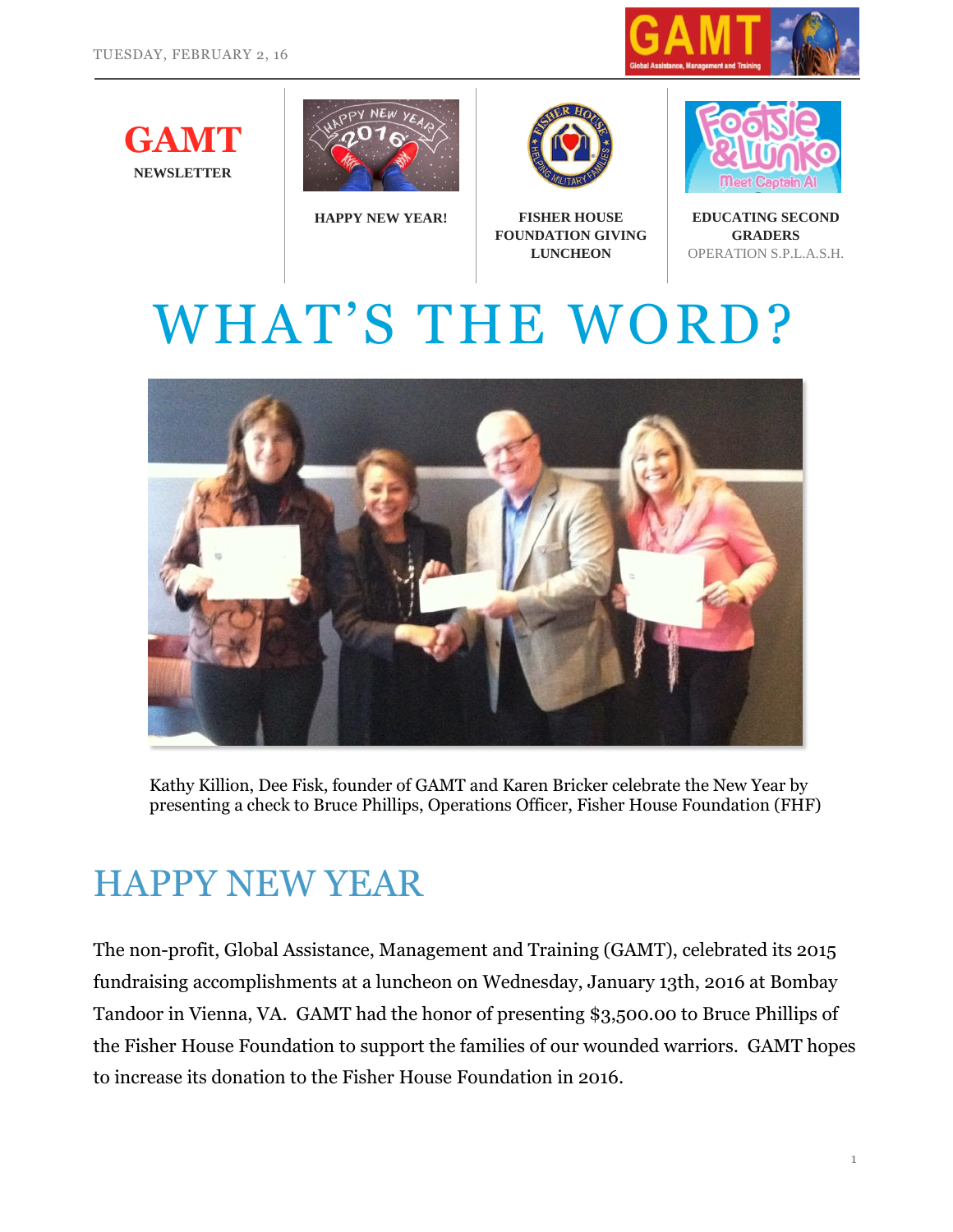### 2016 GAMT Luncheon at Bombay Tandoor



Dr. Mike Kruger presents his Footsie and Lunko books to Bruce Phillips

In 2015 GAMT sponsored Dr. Michael "Mike" Kruger's second children's book, Footsie & Lunko Meet Captain Al, a story with an educational theme of protecting our waterways and the oceans. Mike wrote his first children's book in 2014, Footsie & Lunko find a home, an activity book that created the characters, Footsie & Lunko. Dr. Kruger is donating profits from his books to the FHF, and he presented copies of both books and a hat with the Footsie & Lunko logo on it to Bruce Phillips at the GAMT luncheon. See [www.footsieandlunko.com](http://www.footsieandlunko.com/) for more information about these books.

For GAMT, the New Year represents a time to move forward with planned activities within the context of our mantra, "Connecting the Dots for Humanity." We will continue conducting local fund raising activities to provide assistance to targeted organizations such as the Fisher House Foundation, elementary schools and organizations that assist those in need.